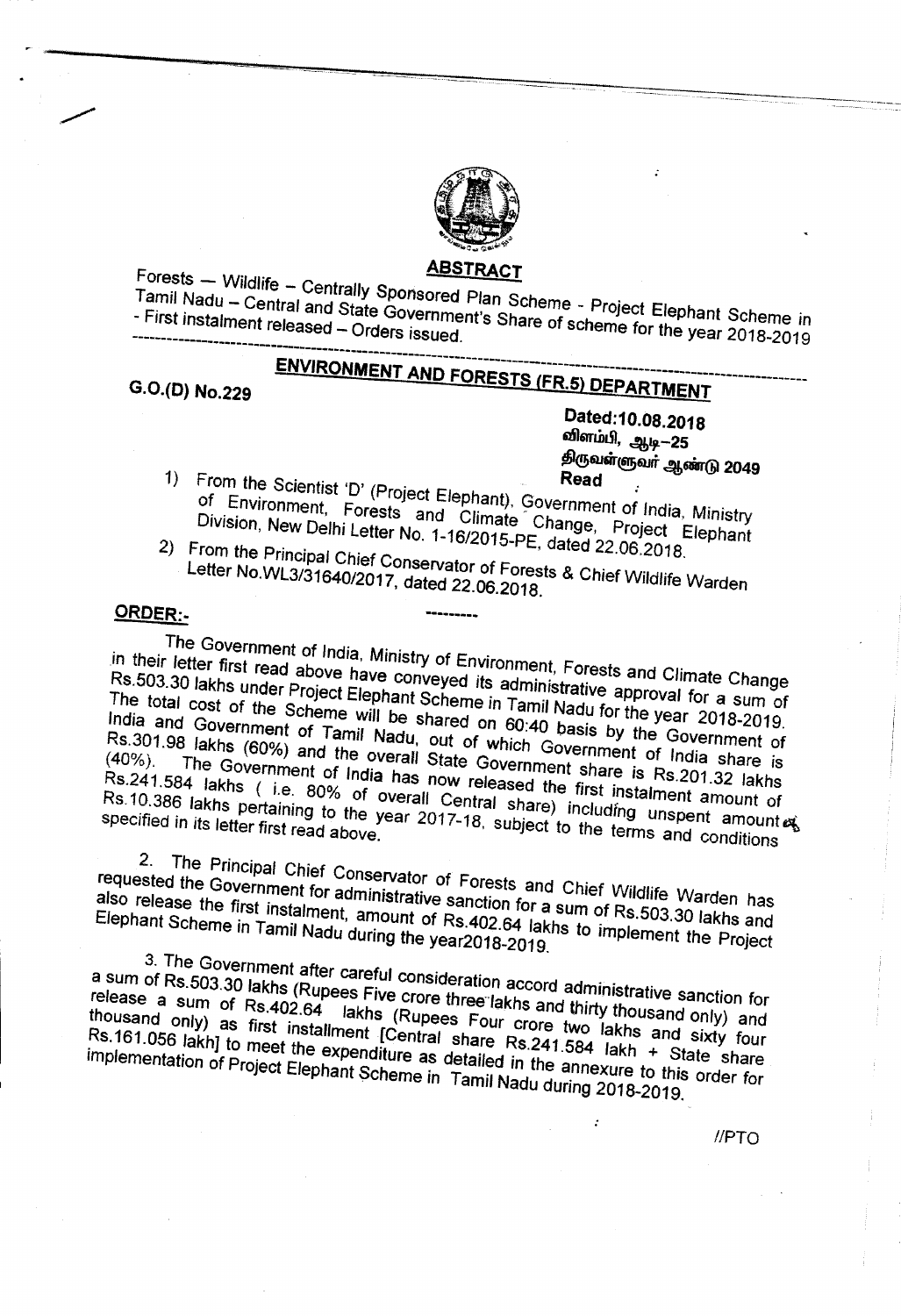4. The expenditure sanctioned in para 3 above shall be debited to the following head of account:-

"4406 - Capital Outlay on Forestry and Wild Life - 02 Environmental Forestry and Wild Life - 110 Wildlife - Central Sector schemes - SO Project Elephant - Anamalai and Mudumalai - 16 Major works.

(D.P.Code. 4406- 02-110-SD -1600)"

5. Necessary additional funds of *Rs.15,93,000/-* will be provided in Revised Estimates *I* Final Modified Appropriation 2018-2019 to meet the expenditure sanctioned in para 3 above. Pending provision of such funds, the Principal Chief Conservator of Forests and Chief Wildlife Warden is authorized to incur the expenditure. The Principal Chief Conservator 9f Forests and Chief Wildlife Warden is also directed to include the expenditure sanctioned above while sending the budget proposals for Revised Estimates /Final Modified Appropriation 2018-2019 to Finance (AHD&F) Department at an appropriate time without fail.

6. The Principal Chief Conservator of Forests and Chief Wildlife Warden shall ensure that the terms and conditions laid down by the Government of India in their letter first read above should be followed strictly. He is advised to observe economy measures so as to keep the actual expenditure to the minimum.

7. This order issues with the concurrence of Finance Department vide its U.O.No.34709/AHD&F/2018, dated 17.07.2018 and ASL No.927 (Nine hundred and twenty seven only)

#### (BY ORDER OF THE GOVERNOR)

#### **MD.NASIMUDDIN PRINCIPAL SECRETARY TO GOVERNMENT.**

To

The Principal Chief Conservator of Forests, (HoFF),Chennai-15.

The Principal Chief Conservator of Forests and Chief Wildlife Warden, Chennai -15. The Secretary to Government of India,

Ministry of Environment, Forests and Climate Change, Indira Paryavaran Bhawan, JorBagh Road, Aliganj, New Delhi-110 003.

Treasury Officers Concerned. (Through PCCF&CWW, Chennai-15)

The Pay and Accounts Officer (South), Chennai-600 035.

The Principal Accountant General (A&E), Chennai - 18.

The Accountant General-IIII, 361, Anna Salai, Chennai-18.

The Accountant General-IIII, 361, Anna Salai, Chennai-18(BN)

The Resident Audit Officer,

Office of the Principal Accountant General, (General and Social Sector Audit) Tamil Nadu Secretariat, Chennai - 9.

#### Copy to:

The Finance(AHD&F/BGII) (BG.I)Department, Chennai-9.

The Financial Adviser, Office of the Principal Chief Conservator of Forests, Chennai-15.

#### IFORWARDED BY ORDER! *B.~~*

SECTION OFFICER  $\tilde{\epsilon}$ 

~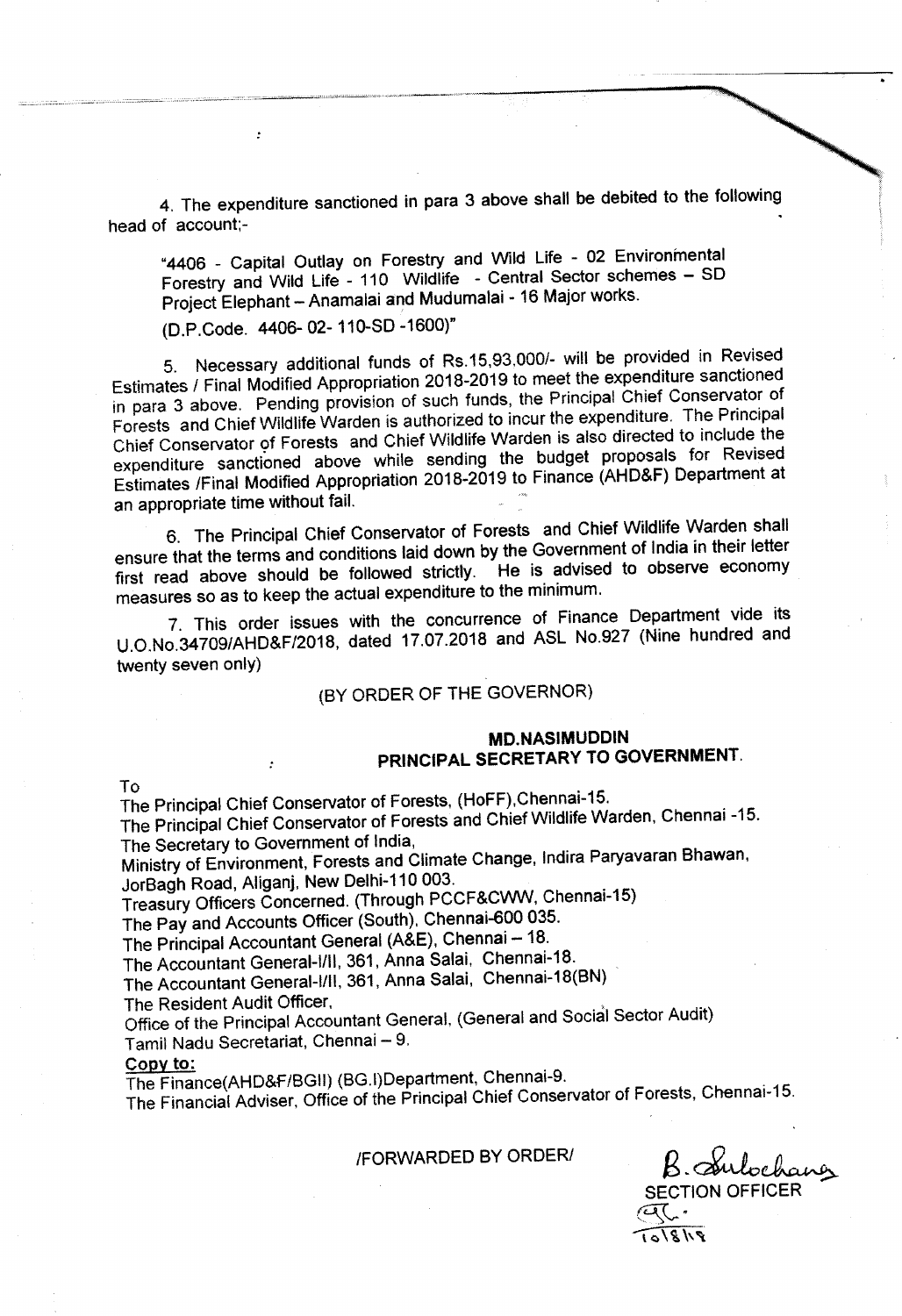## **g&F(FR.5)OEPT.**

.----\_.\_.\_\_.\_.\_ \_

## **ANNEXURE**

# to G.O.(D) No.229, Environment and Forests (FR.5) Department, dated 10.08.2018

-------------------------------------

 $\ddot{\cdot}$ 

| Items of Work                                                                                                                    | (Rs.in lakhs) |
|----------------------------------------------------------------------------------------------------------------------------------|---------------|
| <b>Protection of Elephants</b><br>Establishment of anti-poaching camps, deployment of squads 19                                  | <b>Amount</b> |
| Nos.@ Rs.4.20 lakh per squad                                                                                                     |               |
| Nilgiris ER 10 No/Coimbatore ER 3 No/ Periyar ER 4 No/ Anamalai                                                                  | 79.80         |
|                                                                                                                                  |               |
|                                                                                                                                  |               |
| Strengthening of infrastructure<br>like<br>wireless                                                                              |               |
| construction of culverts, bridge etc<br>communication,                                                                           | 7.80          |
| Rewards to informers and expenses on intelligence gathering                                                                      |               |
| Immunization of cattle around Elephant Reserve to prevent diseases                                                               | 3.50          |
|                                                                                                                                  |               |
| <b>Conservation and Development of Habitat &amp; Corridors</b>                                                                   | 6.00          |
| Improvement of habitats / corridors by enrichment plantation / eco-                                                              |               |
| restoration 54 ha 0.25 per ha                                                                                                    |               |
|                                                                                                                                  | 13.50         |
| Nilgiris ER 26 ha / Periyar ER 18 ha / Anamalai ER 10 ha<br><b>Creation of water bodies</b>                                      |               |
| i. Creation of water holes 10 Nos. @ Rs.6.00 per no                                                                              |               |
| Nilgiris ER 8 No/Coimbatore ER 1 No/Anamalai ER 1 No                                                                             | 60.00         |
|                                                                                                                                  |               |
| ii. Improvement & repairs of existing percolation ponds, water holes<br>and check dam including desilting 35 No/@ Rs.0.50 per No |               |
|                                                                                                                                  | 17.50         |
| Nilgiris ER 21 No/Coimbatore ER 10 No/Periyar ER 4 No                                                                            |               |
| Fire line clearing 300 km @ Rs.0.06 per km                                                                                       |               |
| Nilgiris ER 145 km/Coimbatore ER 65 km / Periyar ER 40 km                                                                        | 3.00          |
| /Anamalai ER 50 km                                                                                                               | 18.00         |
| Engaging Fire watchers 6000 mandays @ Rs.360/-mandays                                                                            |               |
| Nilgirs ER 2700 MD/Coimbatore ER 1100 MD/Periyar ER 1100 MD /                                                                    |               |
| Anamalai ER 1100 MD                                                                                                              | 21.60         |
|                                                                                                                                  |               |
| Soil and water conservation measures (reclamation of swamps)<br>20 Ha @ Rs.Rs.0.12 per ha Anamalai ER 20 ha                      |               |
|                                                                                                                                  | 2.40          |
| <b>Eliciting Public Co-operation</b>                                                                                             |               |
| (Including mitigation of human elephant conflict)                                                                                |               |
| Ex-gratia relief on account of loss of human life and property damaged                                                           |               |
|                                                                                                                                  |               |
|                                                                                                                                  | 100.00        |
| Setting up of anti-depredation squads with crackers, kerosene, torches<br>etc to scare away elephants LS                         |               |
|                                                                                                                                  | 34.20         |
| Creation of elephant proof trenches 20 km @ Rs.5.00 lakh per km.<br>Coimbatore ER 5 km/Periyar ER 5 km/Anamalai ER 10 km         |               |
| Procurement of tranquilizing guns, medicines and other infrastructure                                                            | 100.00        |
| for capture and translocation of problem elephant including capture LS                                                           |               |
|                                                                                                                                  | 3.00          |
|                                                                                                                                  |               |
|                                                                                                                                  |               |